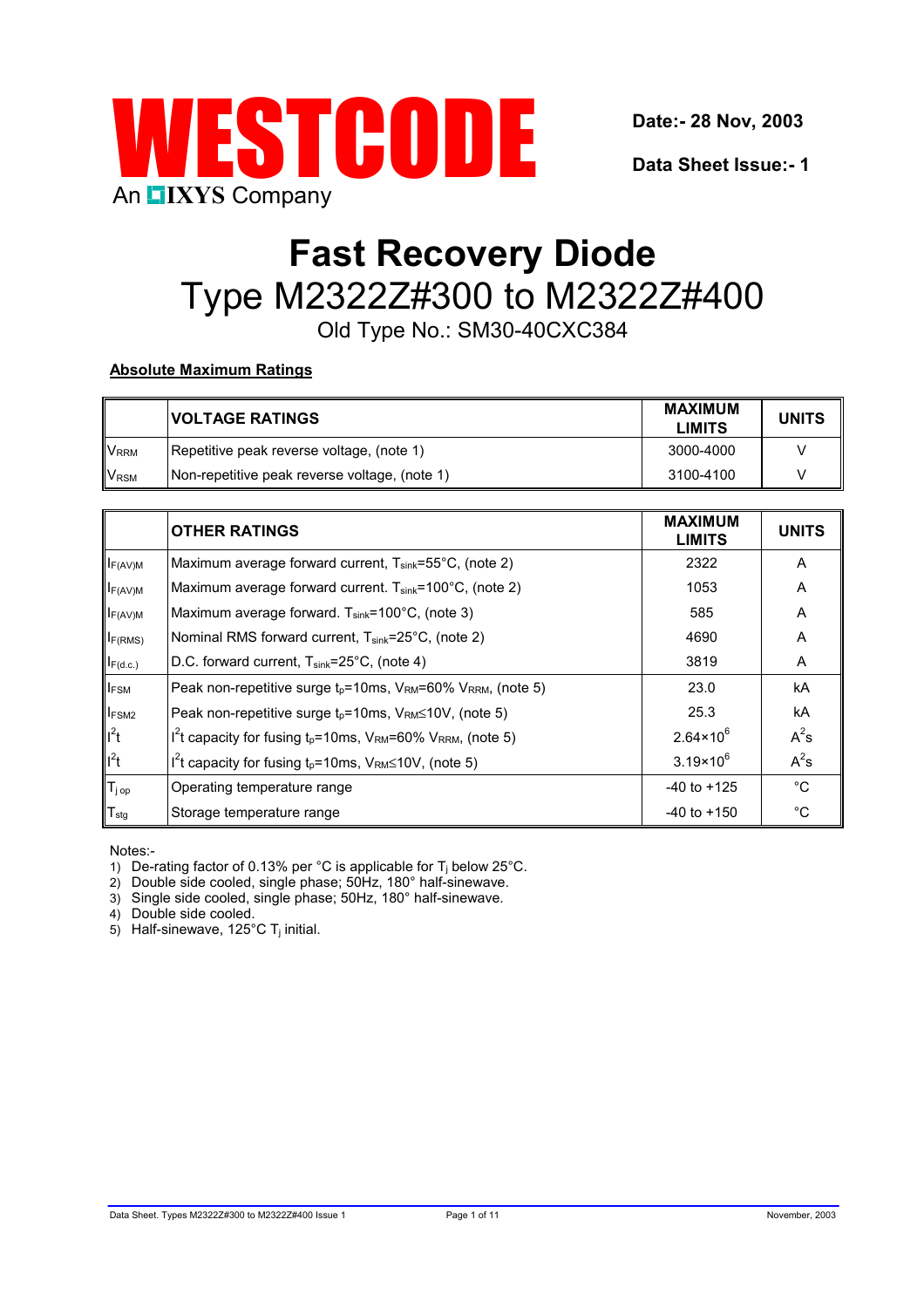# **Characteristics**

|                        | <b>PARAMETER</b>                         | MIN. | TYP.                     | MAX.                     | <b>TEST CONDITIONS</b> (Note 1)               | <b>UNITS</b> |  |
|------------------------|------------------------------------------|------|--------------------------|--------------------------|-----------------------------------------------|--------------|--|
|                        |                                          |      |                          | 2.04                     | $I_{FM}$ =2000A                               | $\vee$       |  |
| $V_{FM}$               | Maximum peak forward voltage             |      | ۰                        | 2.6                      | $I_{FM}$ =4650A                               |              |  |
| $V_{T0}$               | Threshold voltage                        |      |                          | 1.67                     |                                               | $\vee$       |  |
| $ r_T$                 | Slope resistance                         |      | $\overline{\phantom{0}}$ | 0.186                    |                                               | $m\Omega$    |  |
|                        |                                          |      |                          | 40                       | $di/dt = 1000A/\mu s$ , T <sub>i</sub> =25°C  | V            |  |
| <b>V<sub>FRM</sub></b> | Maximum forward recovery voltage         |      |                          | 80                       | $di/dt = 1000A/\mu s$                         | V            |  |
| <b>IRRM</b>            |                                          |      |                          | 10                       | Rated V <sub>RRM</sub> , T <sub>j</sub> =25°C | mA           |  |
|                        | Peak reverse current                     |      |                          | 150                      | Rated V <sub>RRM</sub>                        |              |  |
| $Q_{rr}$               | Recovered charge                         | -    | 3200                     | $\overline{\phantom{a}}$ |                                               | μC           |  |
| $Q_{ra}$               | Recovered charge, 50% Chord              |      | 1450                     | 2000                     | $I_{FM}$ =1000A, $t_p$ =200µs, di/dt=150A/µs, | μC           |  |
| $I_{rm}$               | Reverse recovery current                 |      | 450                      |                          | V <sub>r</sub> =50V, 50% Chord.               | A            |  |
| $t_{rr}$               | Reverse recovery time, 50% Chord         |      | 6.5                      |                          |                                               | μs           |  |
|                        |                                          |      |                          | 0.011                    | Double side cooled                            | K/W          |  |
| $R_{thJK}$             | Thermal resistance, junction to heatsink |      |                          | 0.022                    | Single side cooled                            |              |  |
| llF                    | Mounting force                           | 37   |                          | 47                       |                                               | kN           |  |
|                        |                                          |      | 1.7                      | $\overline{\phantom{a}}$ | Outline option ZC                             |              |  |
| $W_t$                  | Weight                                   |      | 1.2                      | -                        | Outline option ZD                             | kg           |  |

Notes:-

1) Unless otherwise indicated  $T_j = 125^{\circ}$ C.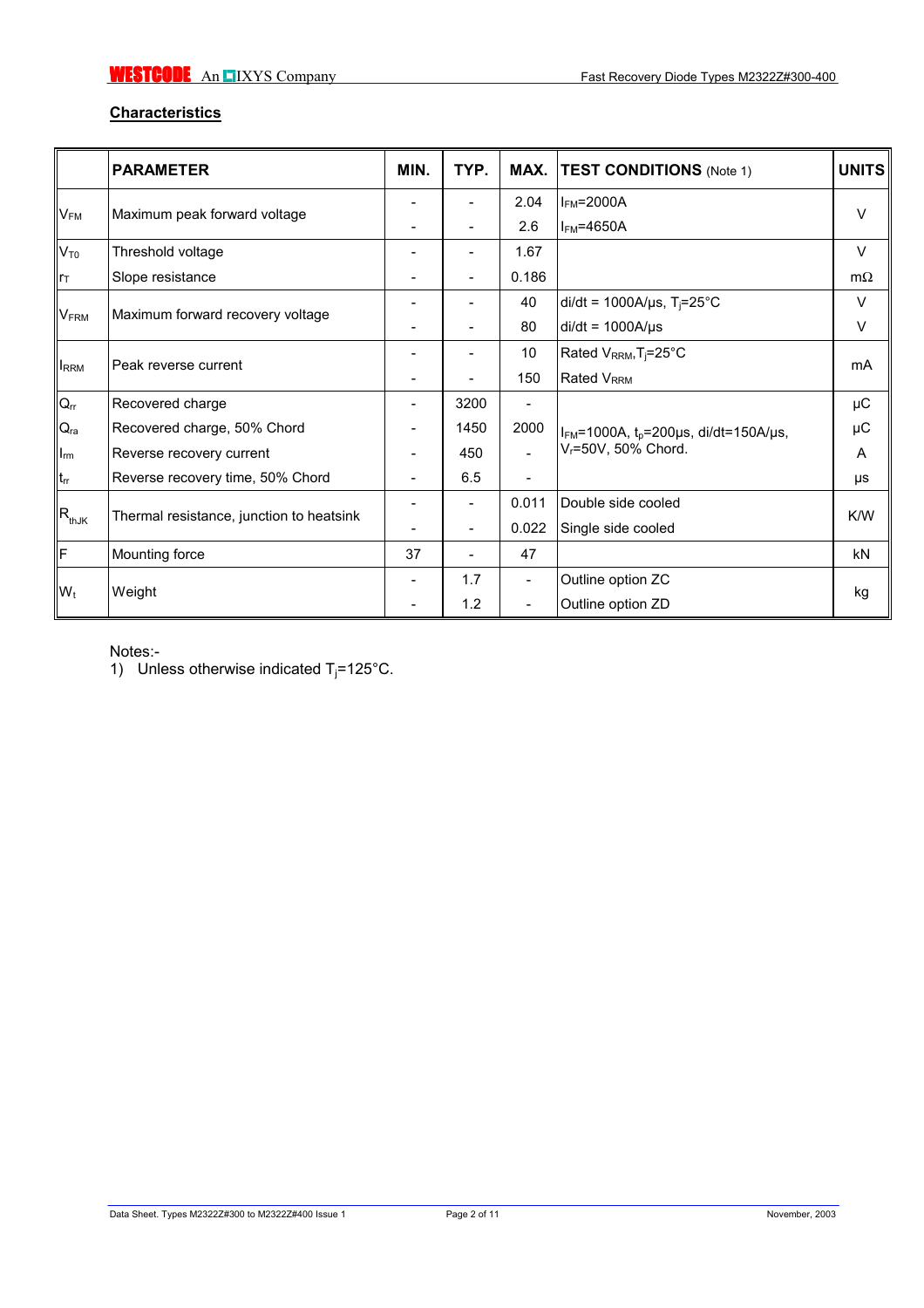## **Notes on Ratings and Characteristics**

# 1.0 Voltage Grade Table

| <b>Voltage Grade</b> | $\mathsf{V}_{\mathsf{RRM}}$ | $\mathsf{V}_{\mathsf{RSM}}$ | $V_R$ dc |
|----------------------|-----------------------------|-----------------------------|----------|
|                      | V                           |                             |          |
| 30                   | 3000                        | 3100                        | 1750     |
| 32                   | 3200                        | 3300                        | 1800     |
| 34                   | 3400                        | 3500                        | 1850     |
| 36                   | 3600                        | 3700                        | 1900     |
| 38                   | 3800                        | 3900                        | 1950     |
| 40                   | 4000                        | 4100                        | 2000     |

# 2.0 De-rating Factor

A blocking voltage de-rating factor of 0.13% per °C is applicable to this device for T<sub>j</sub> below 25°C.

#### 3.0 ABCD Constants

These constants (applicable only over current range of  $V_F$  characteristic in Figure 1) are the coefficients of the expression for the forward characteristic given below:

$$
V_F = A + B \cdot \ln(I_F) + C \cdot I_F + D \cdot \sqrt{I_F}
$$

where  $I_F$  = instantaneous forward current.

#### 4.0 Reverse recovery ratings

(i)  $Q_{ra}$  is based on 50%  $I_{rm}$  chord as shown in Fig.(a) below.



(ii)  $Q_r$  is based on a 150 $\mu$ s integration time.

$$
Q_{rr} = \int_{0}^{150 \mu s} i_{rr} dt
$$

(iii) 
$$
K \; Factor = \frac{t_1}{t_2}
$$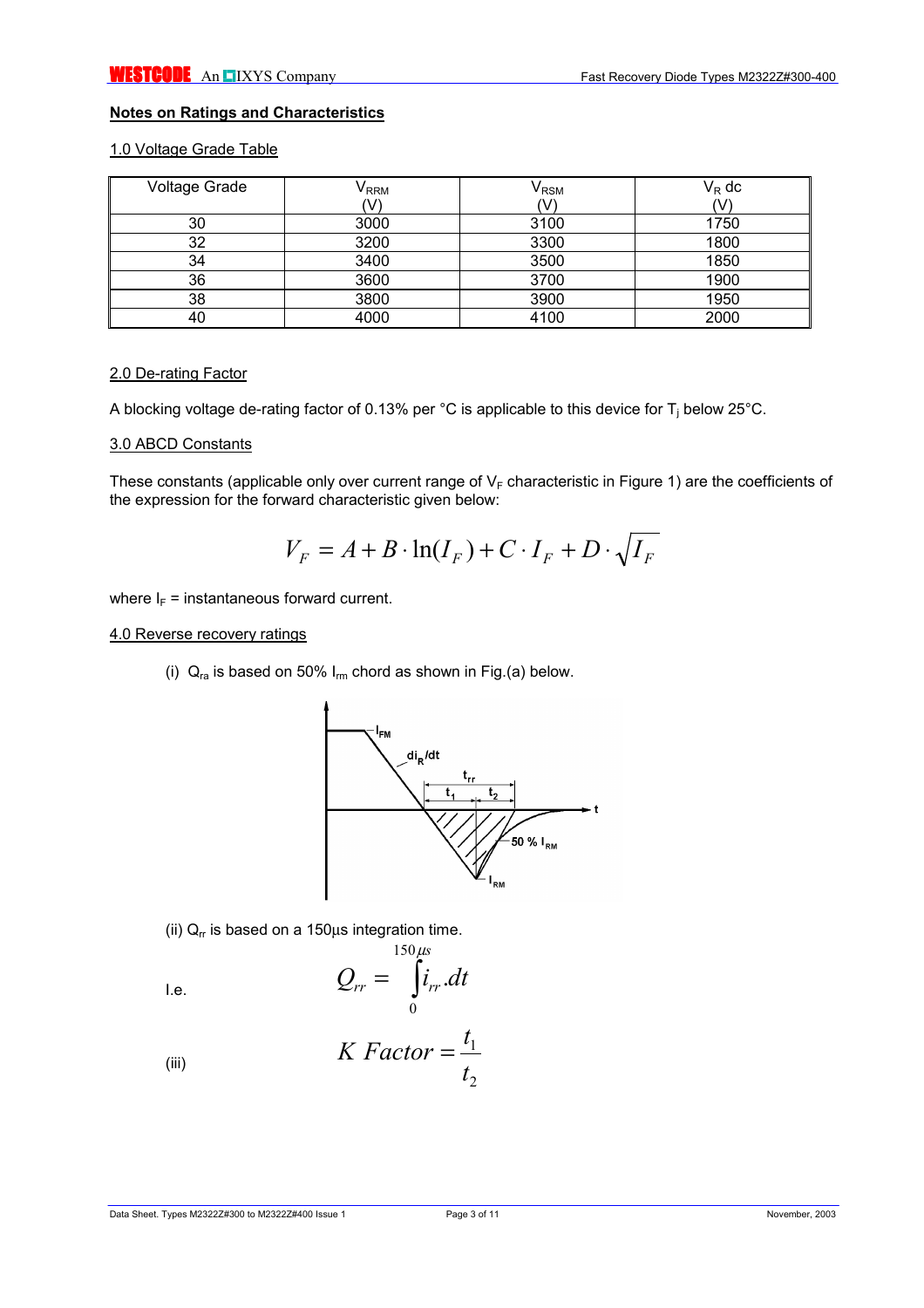### 5.0 Reverse Recovery Loss

The following procedure is recommended for use where it is necessary to include reverse recovery loss.

From waveforms of recovery current obtained from a high frequency shunt (see Note 1) and reverse voltage present during recovery, an instantaneous reverse recovery loss waveform must be constructed. Let the area under this waveform be E joules per pulse. A new sink temperature can then be evaluated from:

$$
T_{\text{SINK}} = T_{j(\text{MAX})} - E \cdot \left[ k + f \cdot R_{\text{th}(JK)} \right]
$$

Where *k* = 0.2314 (°C/W)/s

- *E* = Area under reverse loss waveform per pulse in joules (W.s.)
- *f* = Rated frequency in Hz at the original sink temperature.

 $R_{th(|K)} = d.c.$  thermal resistance (°C/W)

The total dissipation is now given by:

$$
W_{(tot)} = W_{(original)} + E \cdot f
$$

NOTE 1 - Reverse Recovery Loss by Measurement

This device has a low reverse recovered charge and peak reverse recovery current. When measuring the charge, care must be taken to ensure that:

(a) AC coupled devices such as current transformers are not affected by prior passage of high amplitude forward current.

(b) A suitable, polarised, clipping circuit must be connected to the input of the measuring oscilloscope to avoid overloading the internal amplifiers by the relatively high amplitude forward current signal.

(c) Measurement of reverse recovery waveform should be carried out with an appropriate critically damped snubber, connected across diode anode to cathode. The formula used for the calculation of this snubber is shown below:

$$
R^2 = 4 \cdot \frac{V_r}{C_S \cdot \frac{di}{dt}}
$$

Where:  $V_r$  = Commutating source voltage

 $C<sub>s</sub>$  = Snubber capacitance

R = Snubber resistance

#### 6.0 Snubber Components

When selecting snubber components, care must be taken not to use excessively large values of snubber capacitor or excessively small values of snubber resistor. Such excessive component values may lead to device damage due to the large resultant values of snubber discharge current. If required, please consult the factory for assistance.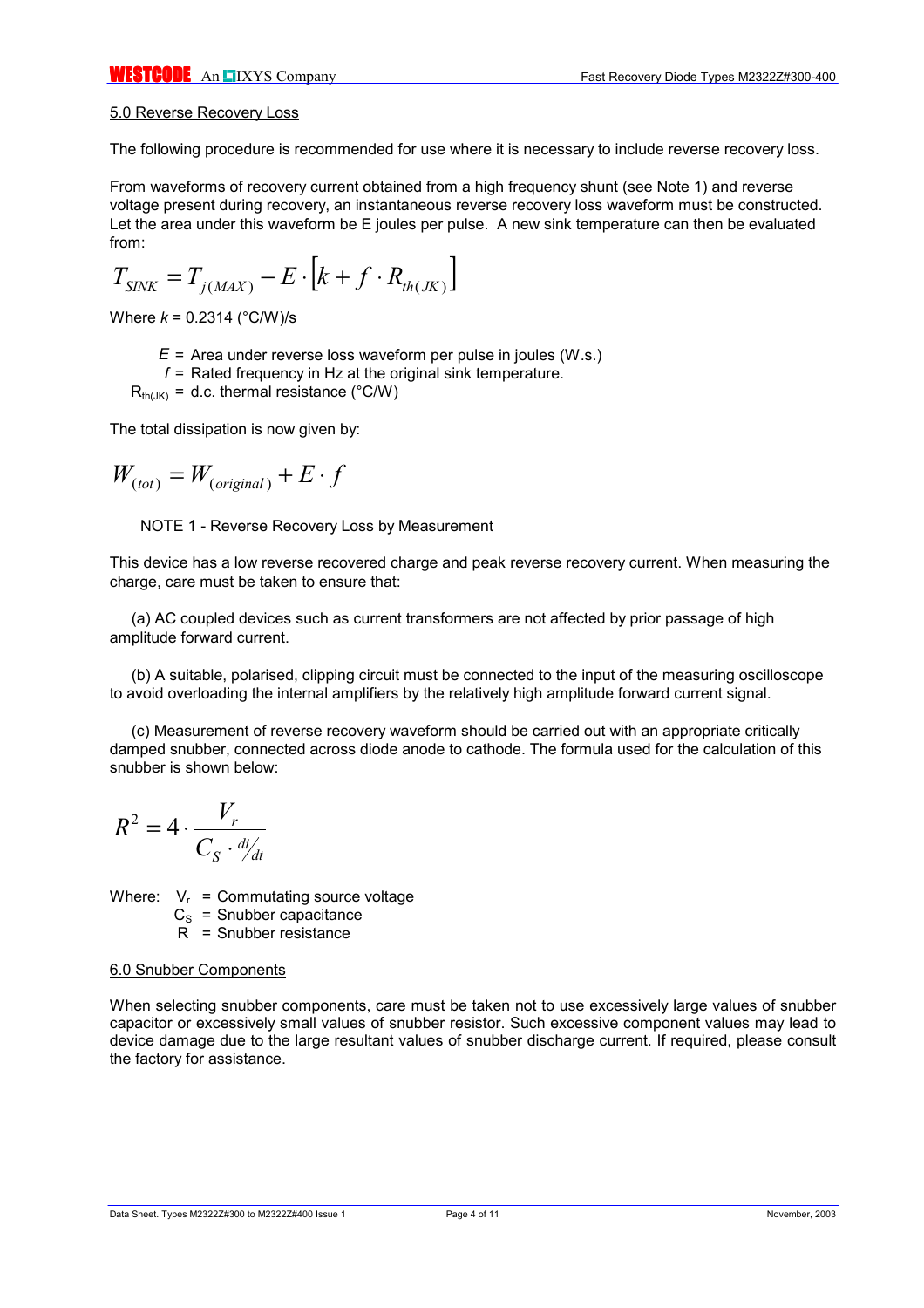## 7.0 Computer Modelling Parameters

7.1 Device Dissipation Calculations

$$
I_{AV} = \frac{-V_{T0} + \sqrt{V_{T0} + 4 \cdot f f^2 \cdot r_T \cdot W_{AV}}}{2 \cdot f f^2 \cdot r_T}
$$

Where *V*<sub>*το*</sub> = 1.67V, *r*<sub>*τ*</sub> = 0.186mΩ

*ff* = form factor (normally unity for fast diode applications)

$$
W_{AV} = \frac{\Delta T}{R_{th}}
$$

$$
\Delta T = T_{j(MAX)} - T_{}
$$

7.2 Calculation of  $V_F$  using ABCD Coefficients

*j MAX K*

The forward characteristic  $I_F V_S V_F$ , on page 6 is represented in two ways;

- (i) the well established  $V_{T0}$  and  $r_T$  tangent used for rating purposes and (ii) a set of constants A, B, C, and D forming the coefficients of the repr
- a set of constants A, B, C, and D forming the coefficients of the representative equation for  $V_F$  in terms of  $I_F$  given below:

$$
V_F = A + B \cdot \ln(I_F) + C \cdot I_F + D \cdot \sqrt{I_F}
$$

The constants, derived by curve fitting software, are given in this report for both hot and cold characteristics. The resulting values for  $V_F$  agree with the true device characteristic over a current range, which is limited to that plotted.

|   | 25°C Coefficients        | 125°C Coefficients       |
|---|--------------------------|--------------------------|
| А | 1.124321942              | 0.843443067              |
| в | 0.04257214               | 0.06248064               |
| C | $8.01656 \times 10^{-5}$ | $8.26666 \times 10^{-5}$ |
|   | 0.01099609               | 0.01243957               |

# 8.0 Frequency Ratings

The curves illustrated in figures 8 to 16 are for guidance only and are superseded by the maximum ratings shown on page 1.

## 9.0 Square wave ratings

These ratings are given for load component rate of rise of forward current of 100 and 500 A/µs.

# 10.0 Duty cycle lines

The 100% duty cycle is represented on all the ratings by a straight line. Other duties can be included as parallel to the first.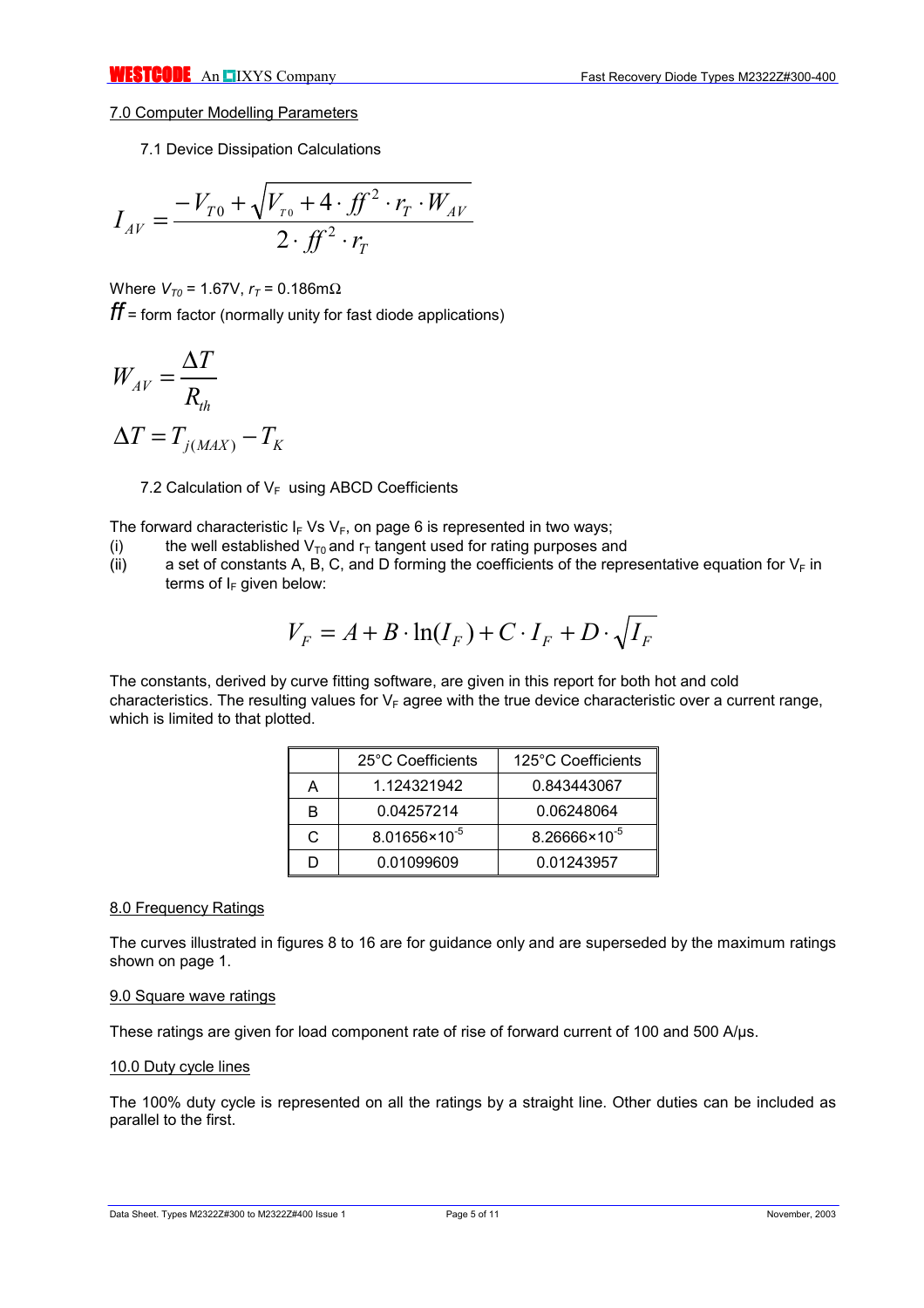# **Curves**

10000 M2322Z#300-400 Issue 1 25°C 125°C Instantaneous forward current - I<sub>FM</sub> (A) **Instantaneous forward current - IFM (A)** 1000  $100 + 0.5$ 0.5 1 1.5 2 2.5 3 3.5 **Maximum instantaneous forward voltage - V<sub>FM</sub> (V)** 











## Figure 1 – Forward characteristics of Limit device Figure 2 – Maximum forward recovery voltage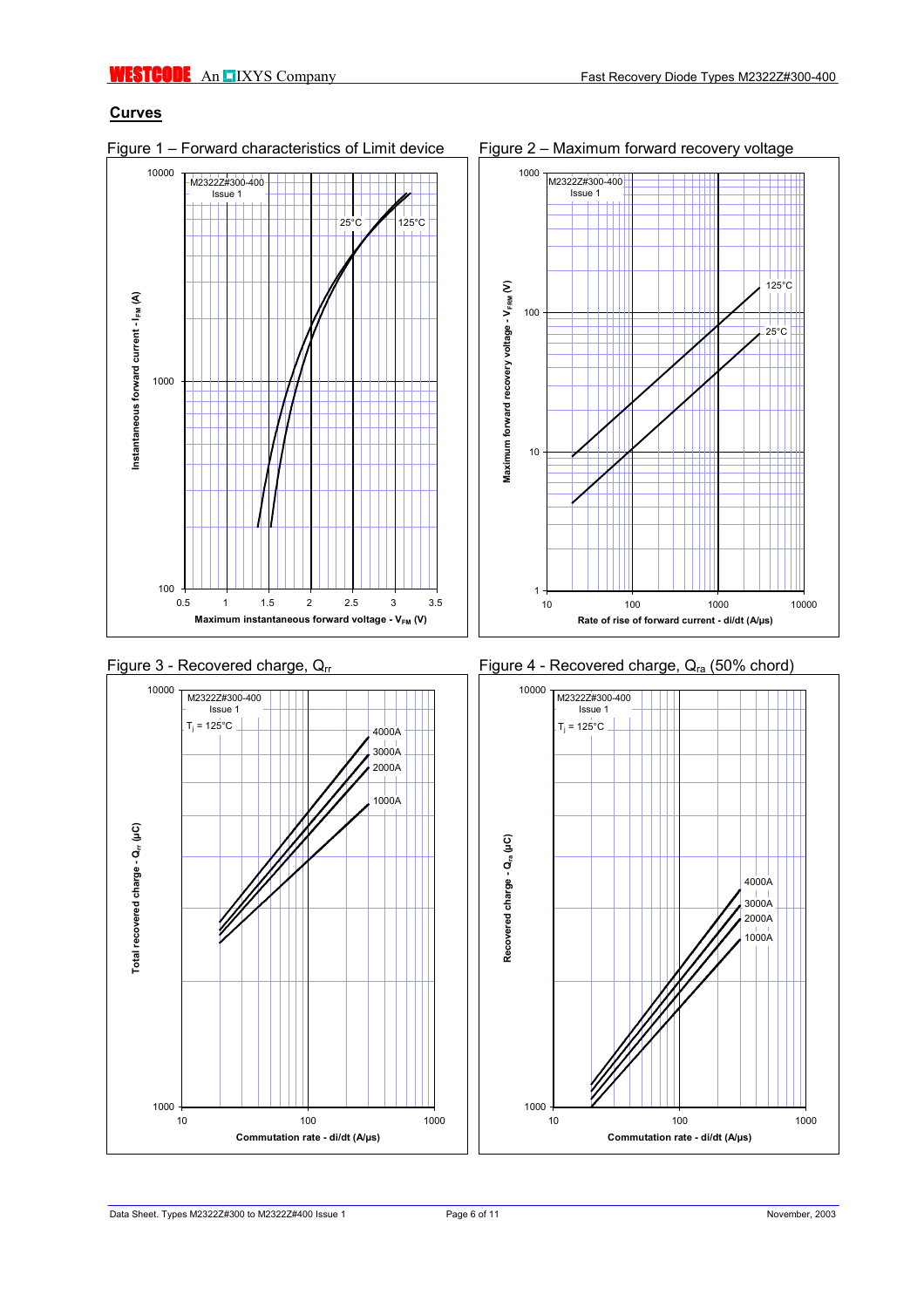











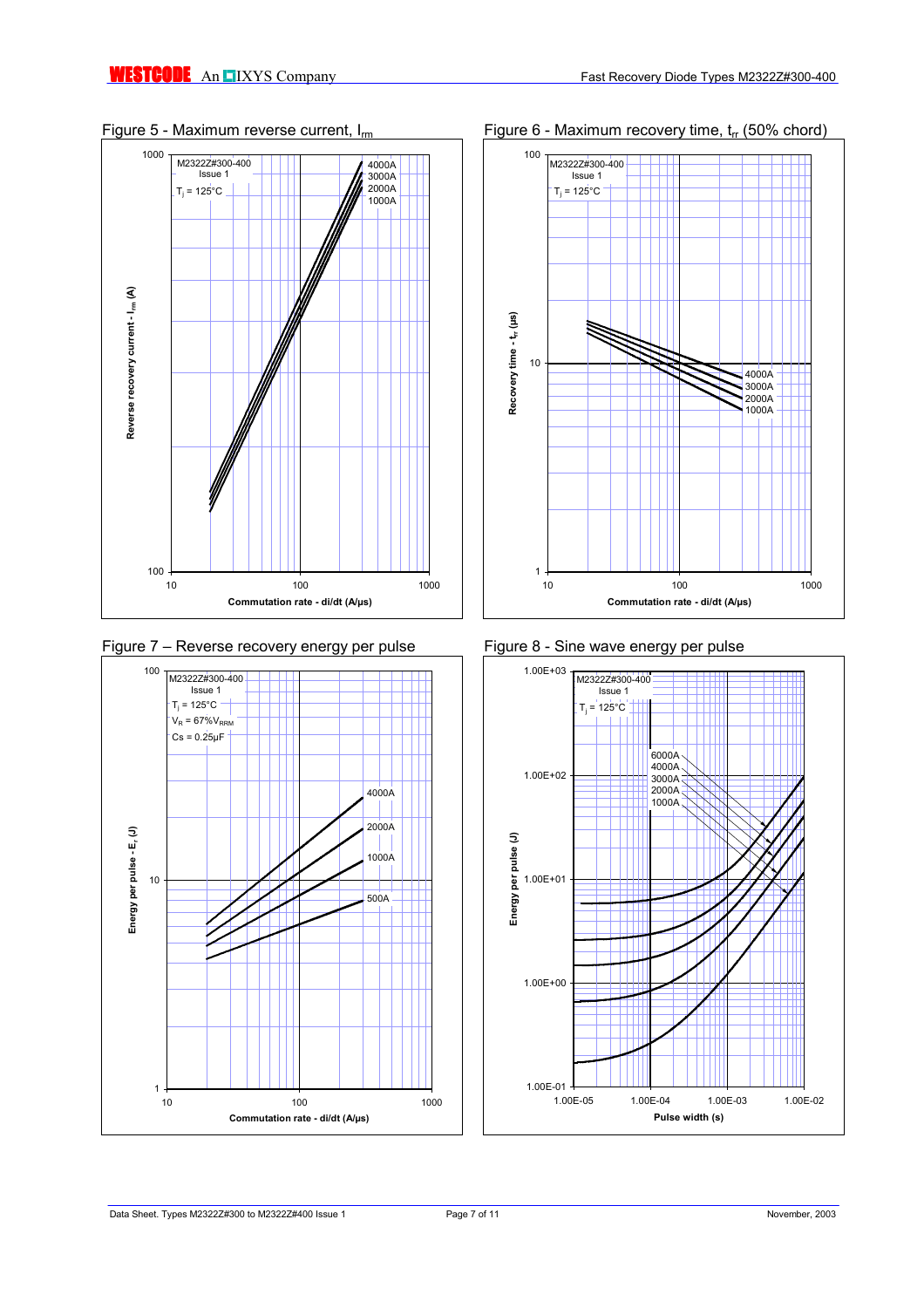



Figure 11 - Square wave frequency vs. pulse width Figure 12 - Square wave frequency vs. pulse width



Figure 9 - Sine wave frequency vs. pulse width Figure 10 - Sine wave frequency vs. pulse width



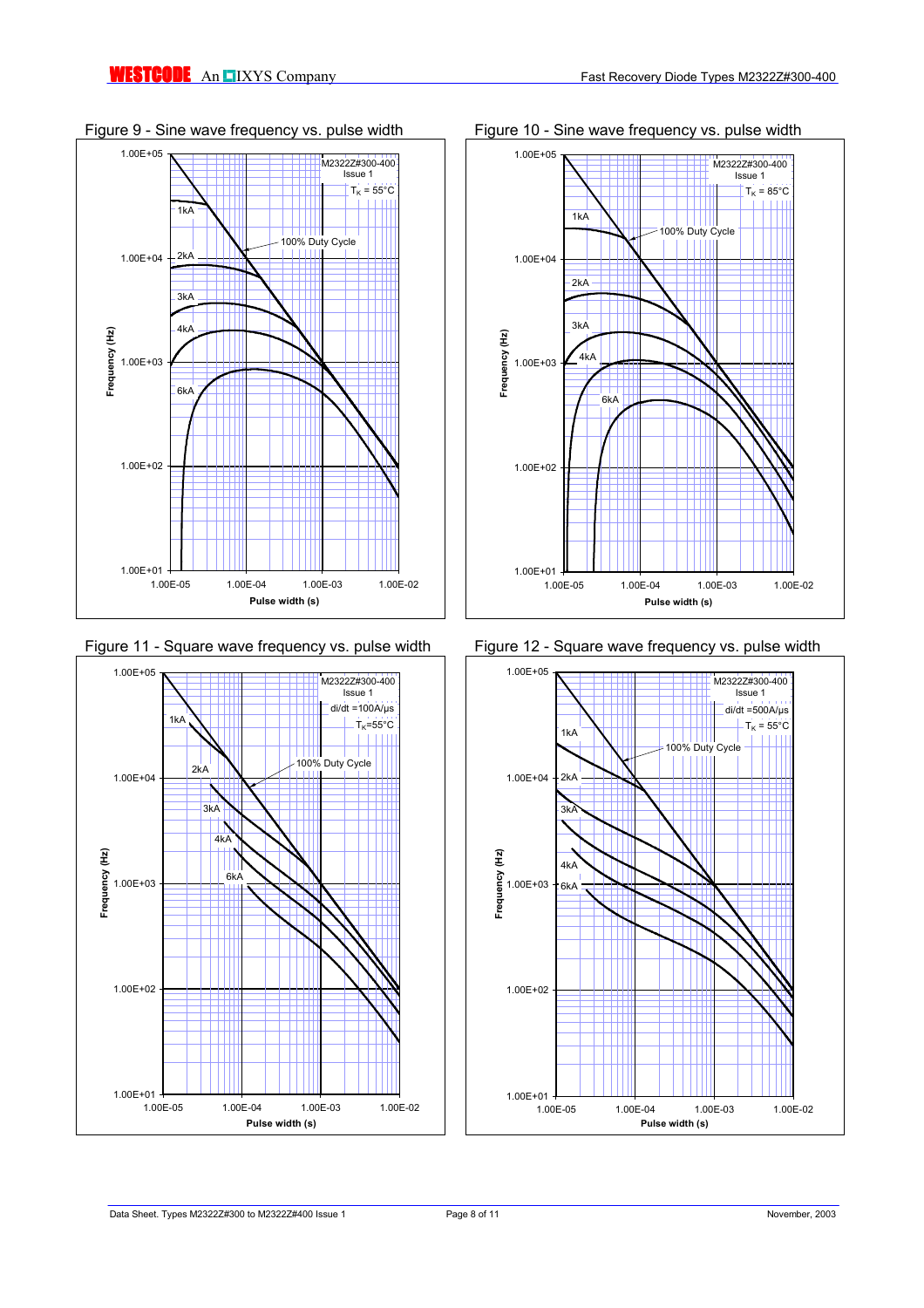













# Figure 13 - Square wave frequency vs. pulse width Figure 14 - Square wave frequency vs. pulse width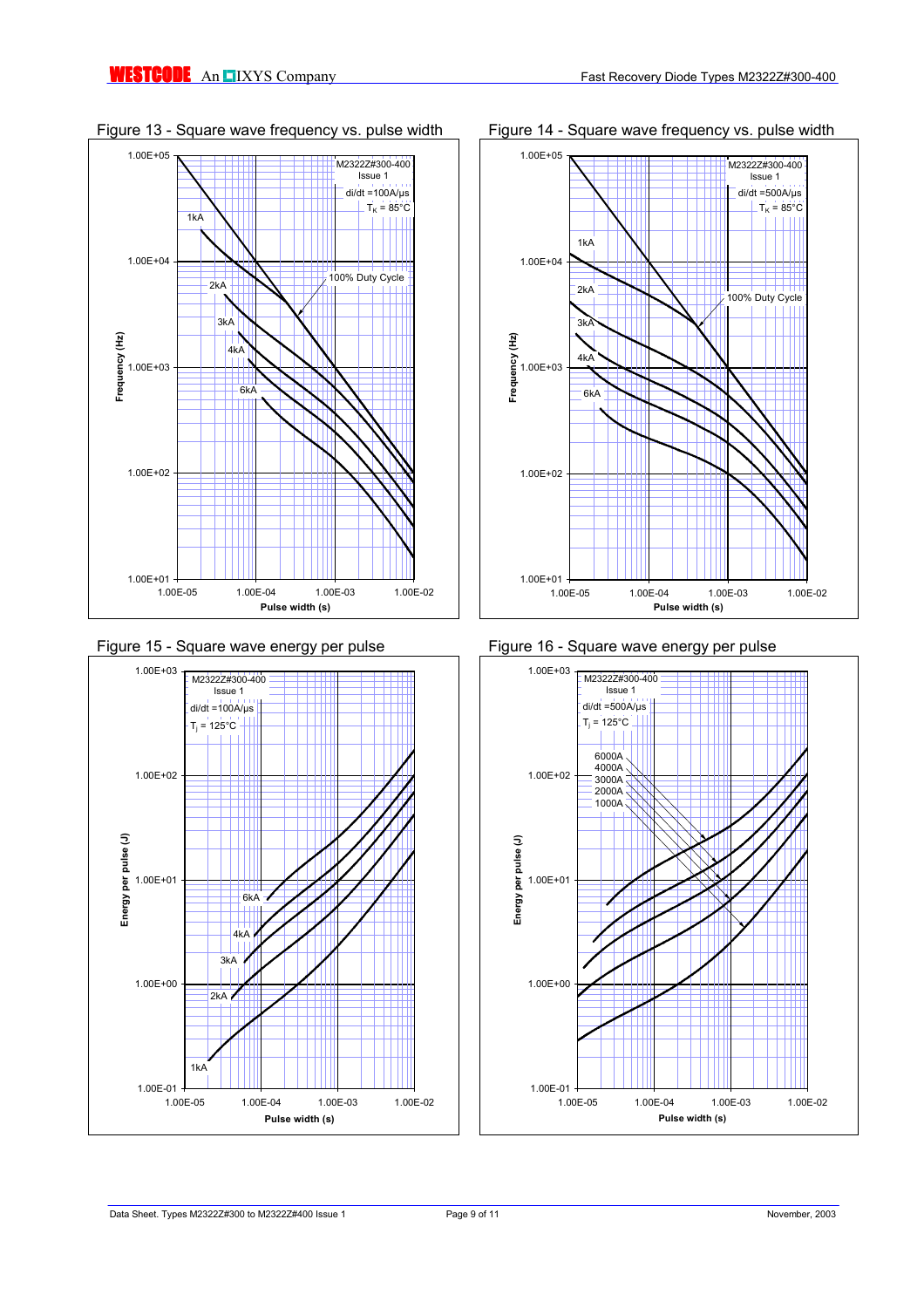



Figure 18 – Transient thermal impedance